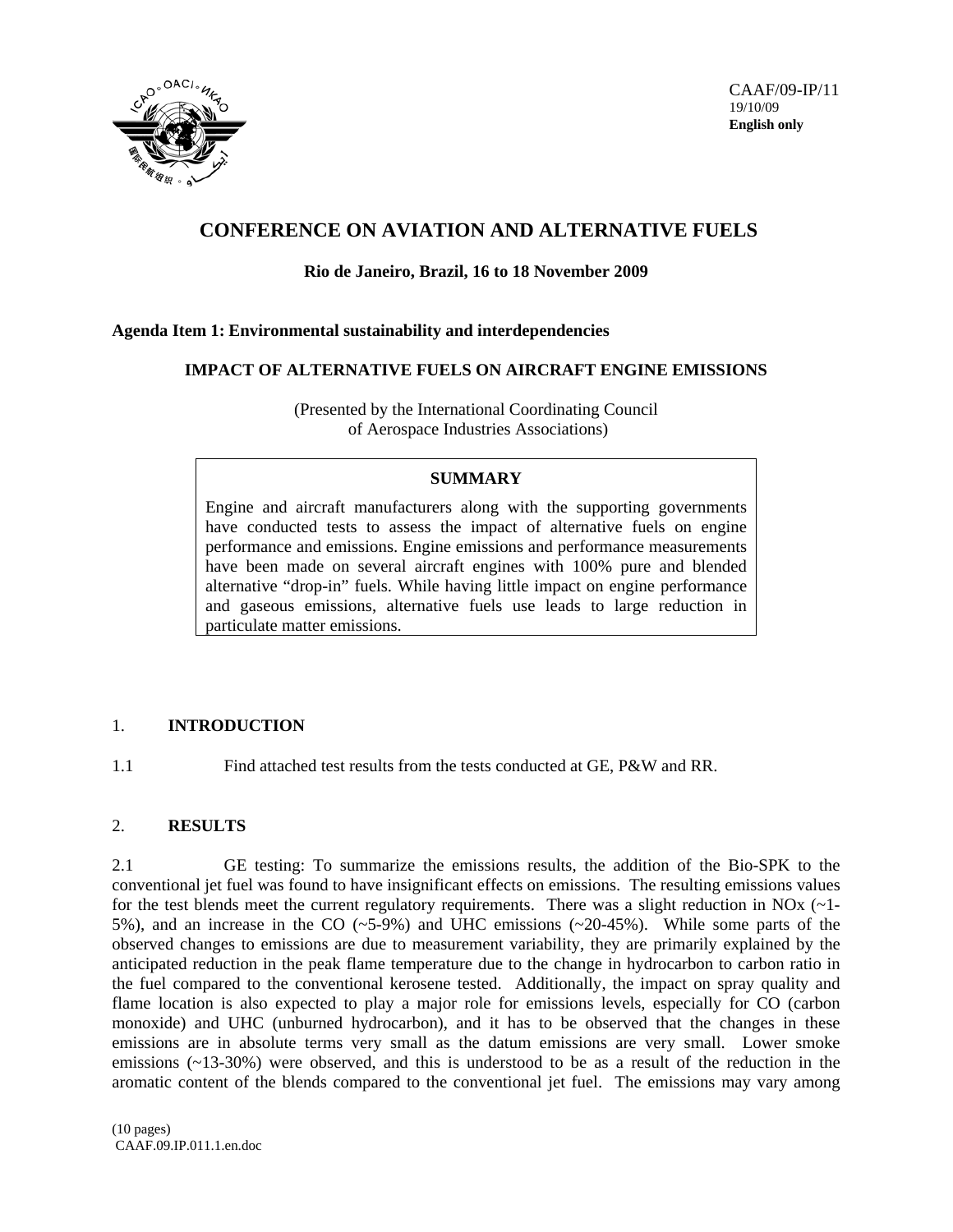various Bio-SPKs and the current results should be taken to be specific to the Bio-SPK tested. The results from the tests are shown in figures 1 and 2.

2.2 Rolls Royce testing: A series of engine ground runs were conducted on an Air New Zealand Boeing 747-400 aircraft equipped with Rolls-Royce RB 211-524G2-T engines prior to the test flight including a switch of fuel at various progressions of Engine Pressure Ratio (EPR) settings. The engine showed no change in behavior from the operational perspective. A small subset of the Digital Flight Data Recorder/Quick Access Recorder (DFDR/QAR) data from the 1.4 EPR condition, representative of the steady state performance results, is shown in Figure 3.

2.3 The ANOVA (analysis of variance) method was used to correctly establish if there was a statistical difference between the engine measurement data. ANOVA plainly looks at the data presented and therefore generally accounts for all the possible factors present within the dataset; in this case variations in EPR, EGT, throttle angle and measurement variations.

2.4 During the 1.4 EPR power setting condition, a 1.07% lower fuel flow was observed on the engine run of the Bio-SPK blend which is consistent with the 1.08% higher energy density per unit mass of the Bio-SPK fuel blend, which was determined experimentally. This engine-to-lab results comparison gives a 'practical difference' of 1% (1.08/1.07) by mass which when compared to the 95% confidence limits (from ANOVA) of 1.0-1.13% confirms the fuel flow effect seen is real and accurate.

2.5 RR also conducted a test program to assess the impact of Syntroleum Fischer-Tropsch fully synthetic aviation kerosene on performance and material compatibility of aircraft gas turbine engines by evaluating combustion characteristics in a production annular combustor and fuel nozzle assembly and effect on oxidation of turbine blade and vane alloys in a cyclic oxidation rig. Shown in figure 4 are some of the fuel properties that can impact different combustion characteristics. Tests were conducted to determine lean blowout and ignition characteristic of the alternative fuel, emissions and combustor exit temperatures in an annular rig (figure 5). Details of this test program were presented by Rolls Royce at the ICAO organized Alternative Fuels Workshop in Montreal, 2009. Some of the observations made from the tests were:

- Alternative fuel exhibits similar stability and ignition characteristics at low and higher operating conditions to those for JP-8 fuel within experimental error;
- CO, NOx (figure 6), and UHC emissions are similar for both fuels;
- Full annular AE3007 combustor behaves like engine in producing extremely low smoke and remains nearly smoke free for both alternative fuel and JP-8; and
- No measurable differences are observed in pattern factor and radial profiles between JP-8 and FSJF fuels suggesting no adverse impact on turbine vanes durability.

2.6 Pratt & Whitney testing: No engine degradation was evident via control, operability and performance or hardware inspection at the conclusion of the test. The emissions tests of the regulated species were compared for the jet fuel, 50%, and 100% ratios used, and showed no significant change in hydrocarbon (HC), Carbon Monoxide (CO), or Nitrogen Oxides (NOx). While the test setup is shown in Figure 7, figure 8 and 9 show fuel characteristics. Some of the test observations (shown in Table 1 and figure 10 for gaseous species and figures 10, 11 and 12 for PM emissions):

• Negligible Thrust and Fuel Flow impact of alternative fuel as compared to JP8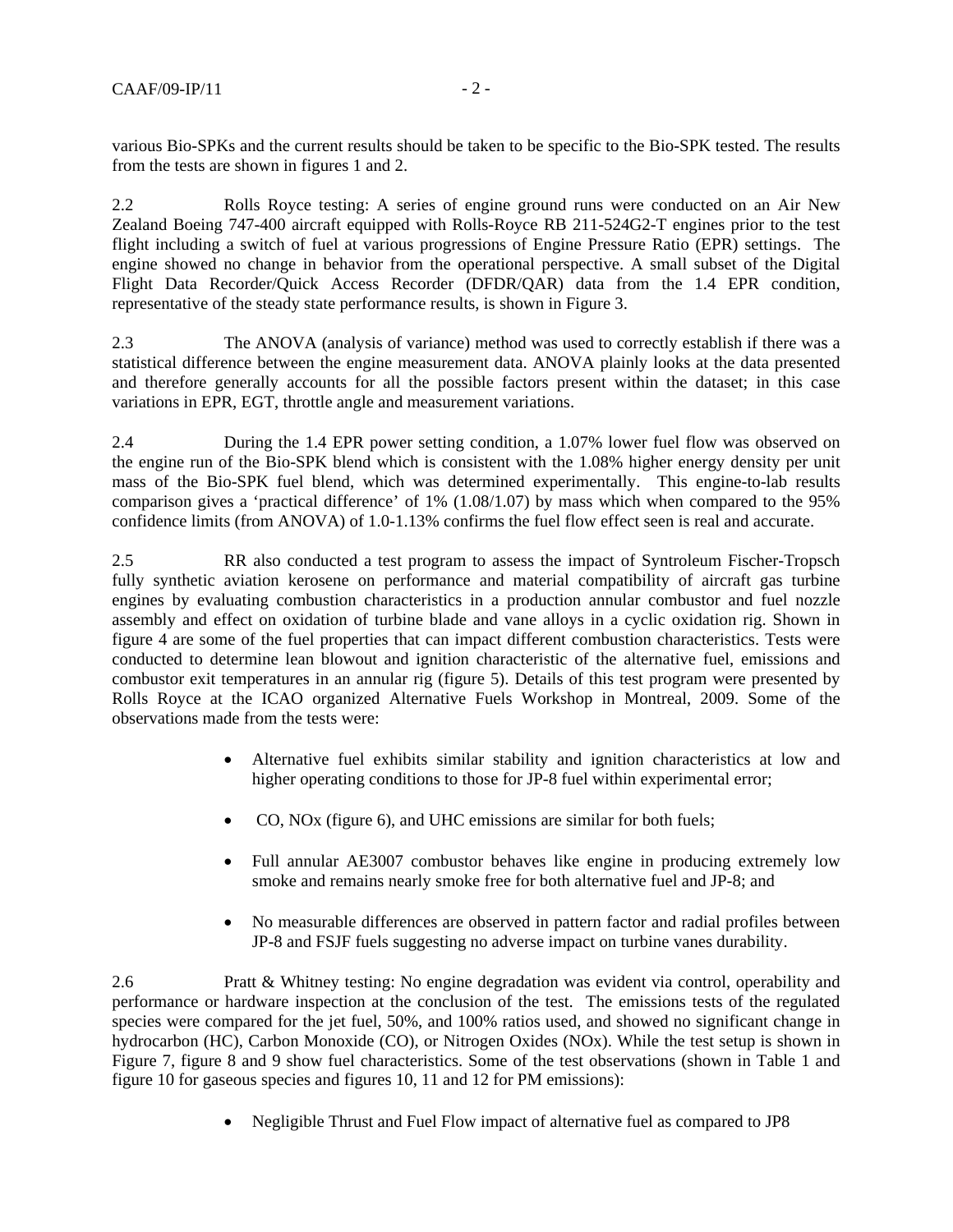- No significant difference in Gaseous emissions for the different fuels;
- Lower volatile PM emissions (measured at 50m) for synthetic fuels than for JP8:
	- 1) EIm sulphate depends linearly on fuel sulphur content; and
	- 2) At 50 m, plume generated by alternative fuel contain "less" particle sulphate than even ambient air.
- Particulate Matter (PM) emissions for the different fuels:
	- 1) For pure alternative fuel, PM EI values are orders of magnitude lower in both number & mass at idle relative to JP8. Differences between the fuels diminish with increasing power;
	- 2) Changes in observed Number EIs largely independent of instrument; "mass" EIs sensitive to measurement technique;
	- 3) Emission reductions not proportional to the fraction of alternative fuel;
	- 4) Alternative fuel suppresses volatile aerosol formation in plume as the fuel contains "0" Sulphur; and
	- 5) At the 50 meter probe, JP8 idle Number EIs were 45 times higher that alternative fuel.
- Powering the engine with the alternative fuel also did not result in any engine performance deterioration, as evidenced by a comparison of the initial and post-test data with JP8 fuel. Upon completion of the testing, the engine was stripped and inspected. No engine hardware deterioration as a result of testing with the alternative fuel was noted. Also, no unusual odors were noted as a result of the use of the alternative fuel, during both handling (i.e., filling of tanks, mixing of fuel blend, etc.), and engine running.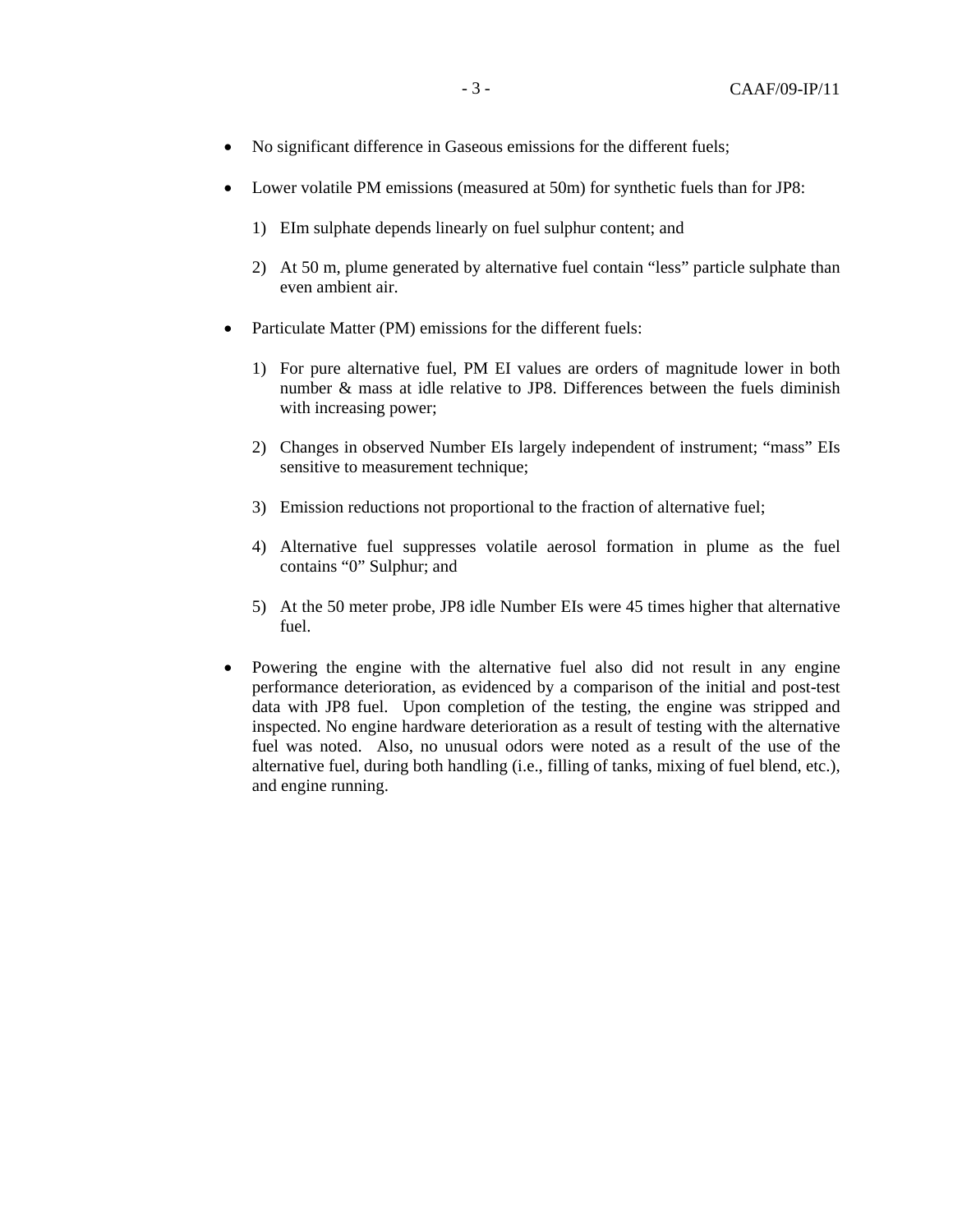

Figure 1. Emissions set-up: (a) Emissions trailer, (b) Emissions installation, (c) Emissions probes



Figure 2. LTO emissions and maximum smoke number for test blends as % difference from Jet A for lowest (18K) and highest (27K) CFM56-7B engine ratings.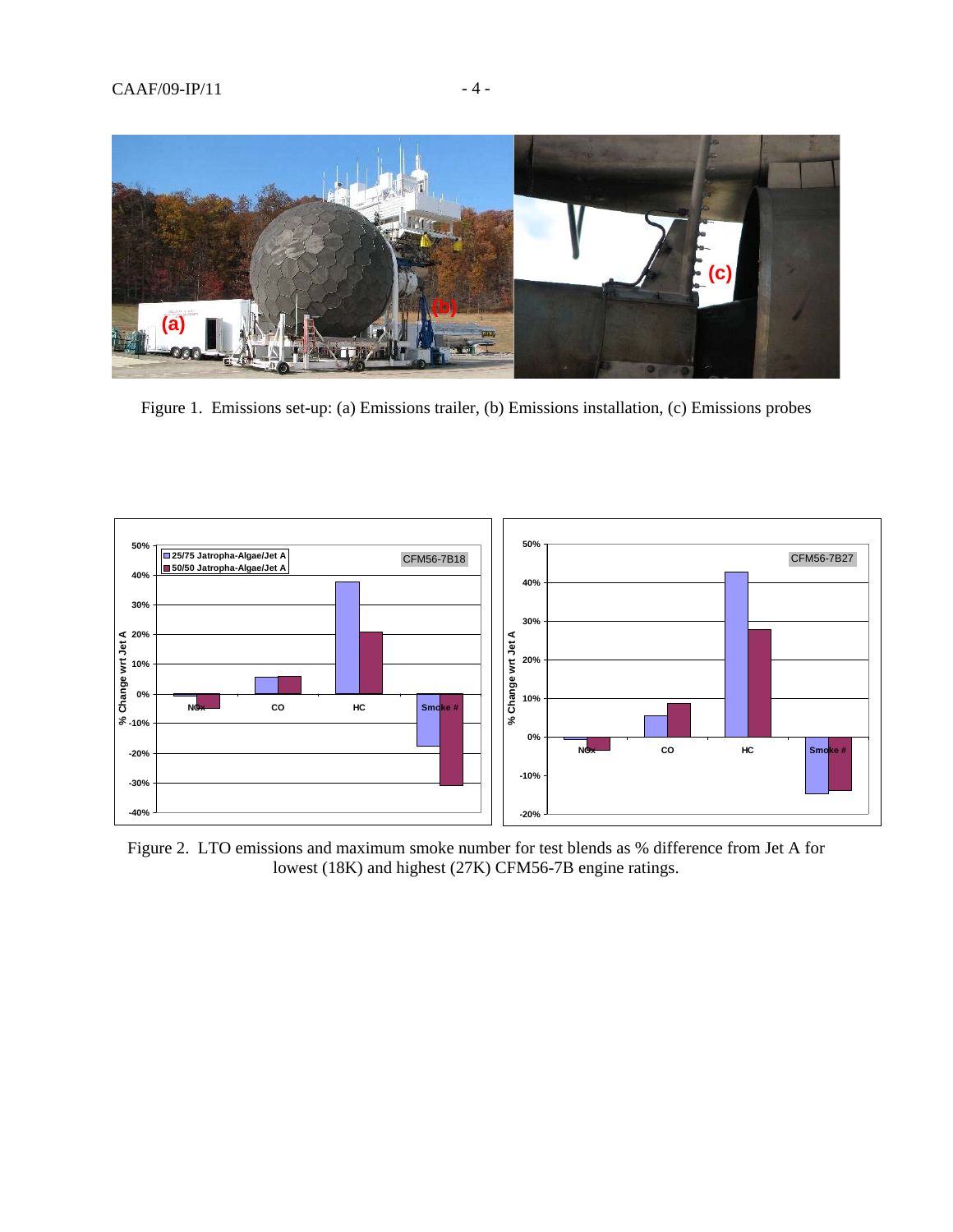

Figure 3. Engine ground-run data is shown from a RR RB211-524G2-T engine taken at Auckland on Dec 30, 2008. The data shows a reduction in fuel flow, due to the higher heat of combustion of the 50% Bio-SPK blend.



Figure 4. Fuel properties that can impact different combustor performance characteristics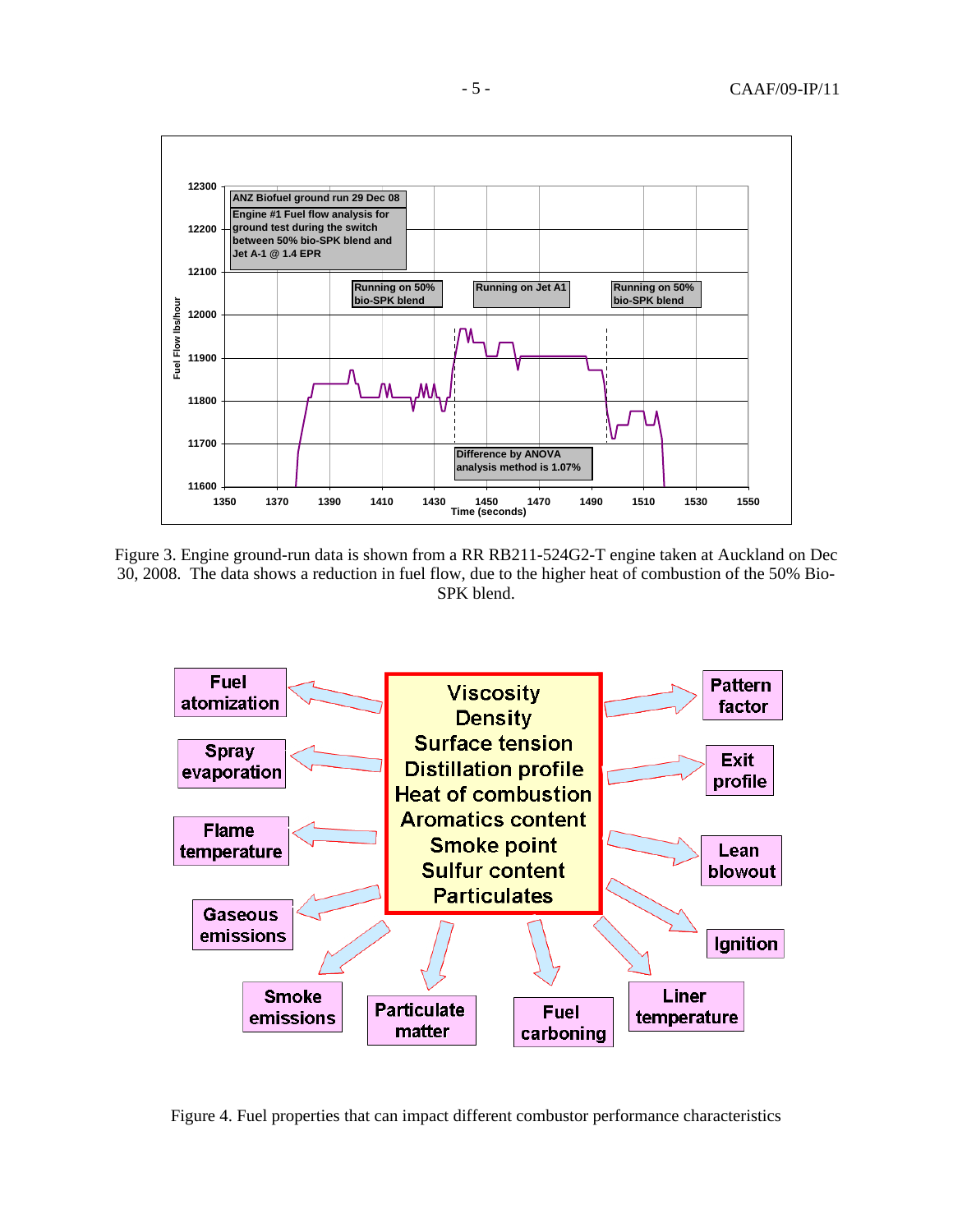

Figure 5: A schematic of the annular rig at Rolls Royce used for testing Alternative fuels.



Figure 6. NOx emissions for FT Fuel are in general higher than for JP-8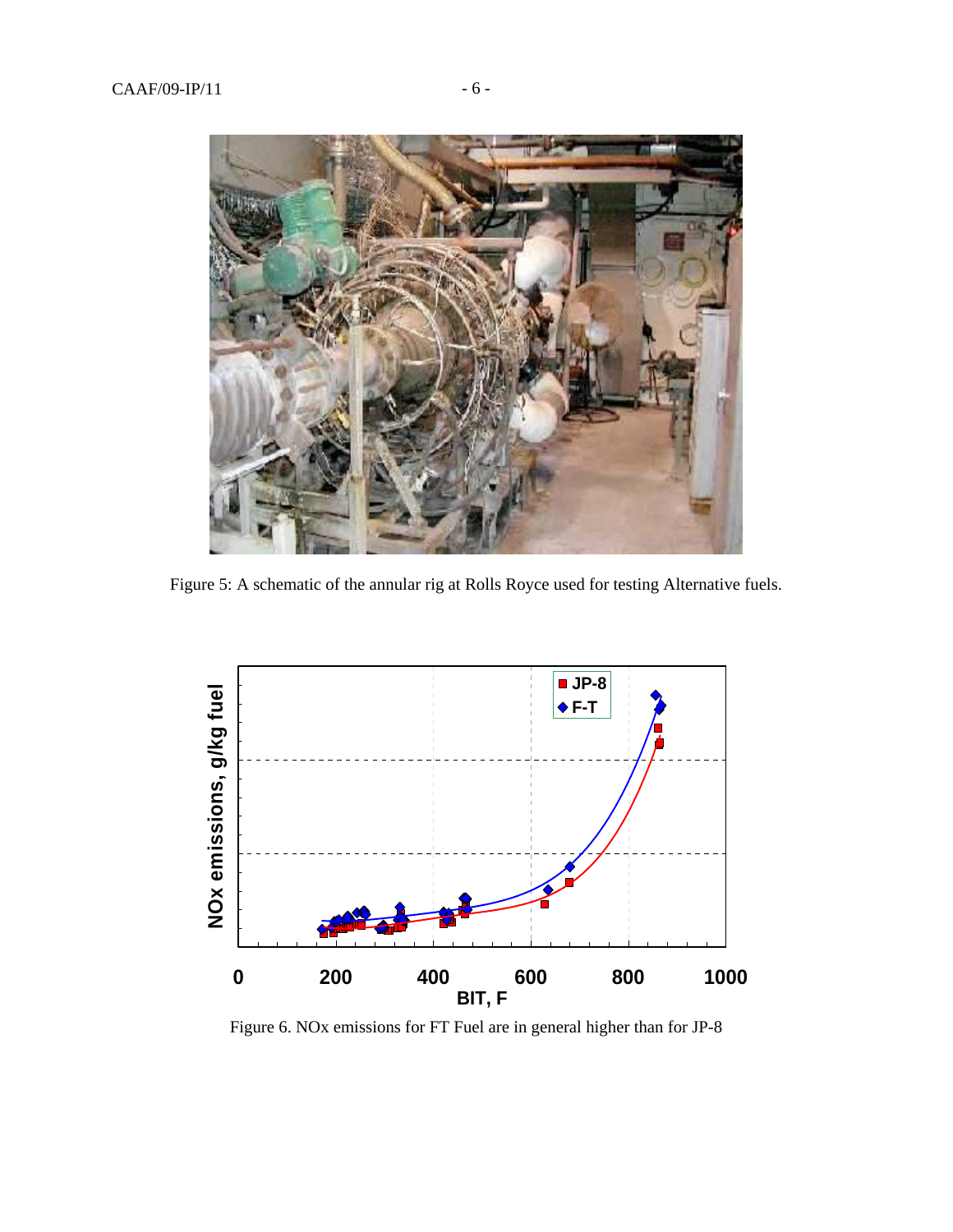

Figure 7. Engine Test setup used at P&W facility to test engine performance and emission characteristics with alternative fuels



Figure 8. Spectra of fuel used in the tests.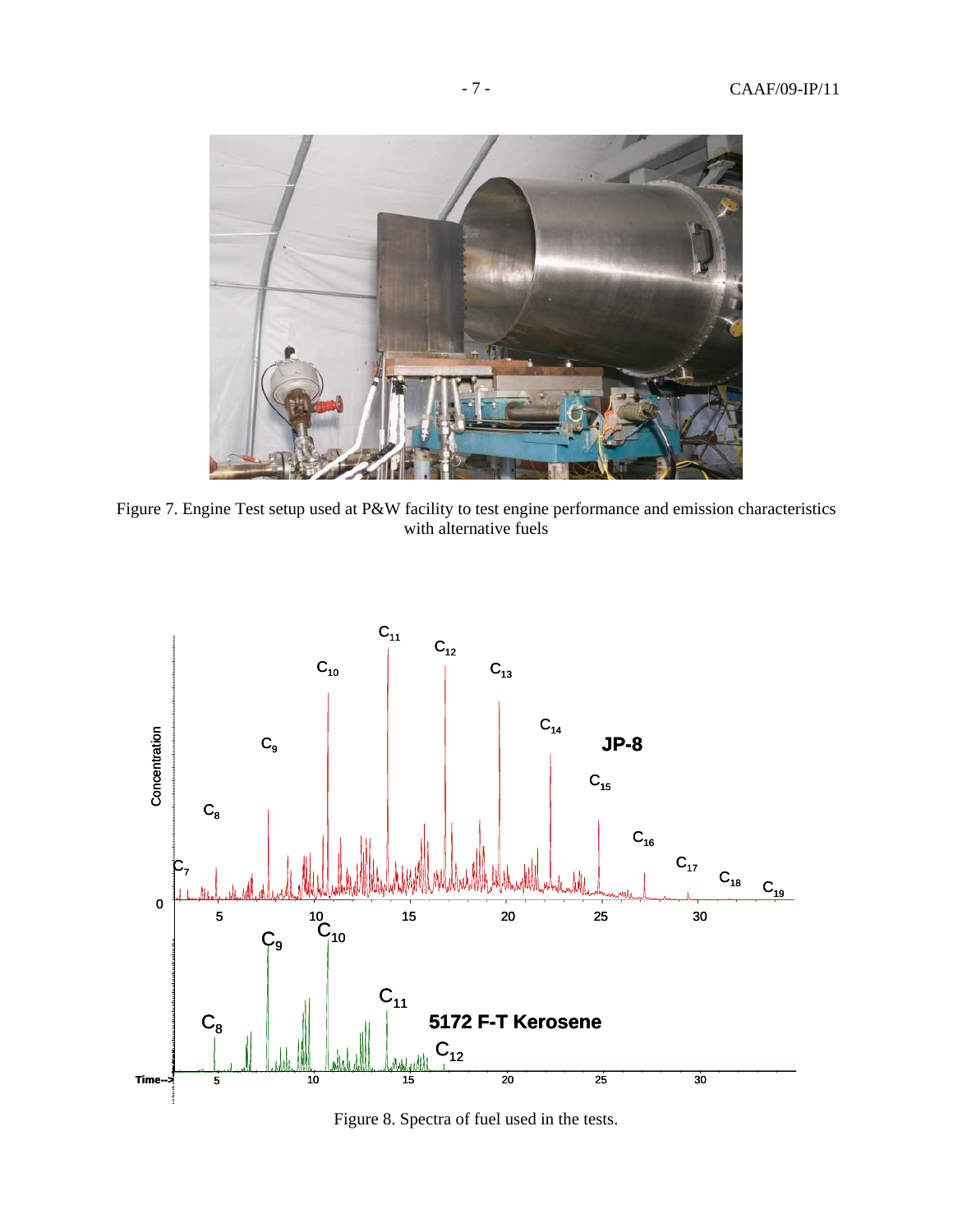| <b>Property</b>                     | $JP-8$ | <b>Blend</b> | <b>Synthetic</b> |
|-------------------------------------|--------|--------------|------------------|
| Viscosity (cSt)                     | 1.38   | 1.14         | 0.96             |
| Specific Gravity                    | 0.8050 | 0.7734       | 0.7377           |
| Net Heat of<br>Combustion (Btu/lb)  | 18,533 | 18,735       | 18,960           |
| Hydrogen % mass                     | 13.95  | 14.78        | 15.71            |
| Particulate<br>contamination (mg/L) | 0.71   | 0.21         | 0.11             |
| Sulphur content (%)                 | 0.123  | 0.065        | 0.003            |
| Aromatic content (%)                | 19     | 10.1         | 0.17             |

Figure 9. Fuel properties of the alternative fuels

|                                | <b>RATIO - Blend/JP8</b> |            |      | $RATIO - FT100\%/JP8$ |                  |            |           |                 |
|--------------------------------|--------------------------|------------|------|-----------------------|------------------|------------|-----------|-----------------|
| <b>Thrust (Rotor Speed N1)</b> | <b>IFuel flow</b>        | <b>NOx</b> | CO   | SO <sub>2</sub>       | <b>Fuel flow</b> | <b>NOx</b> | CO        | SO <sub>2</sub> |
| LOW                            | 0.999                    | 0.97       | 0.95 | 0.5                   | 0.98             | 0.97       | 0.90      | 0.0             |
| <b>INTERMEDIATE</b>            | 1.00                     | 0.98       | ΝA   | 0.54                  | 0.98             | 0.97       | <b>NA</b> | 0.              |
| HIGH                           | 0.995                    | 1.0        | ΝA   | 0.54                  | 0.97             | 0.98       | <b>NA</b> | 0.1             |

Table1. Gaseous emissions and performance characteristics of an engine with alternative fuel as compared to JP8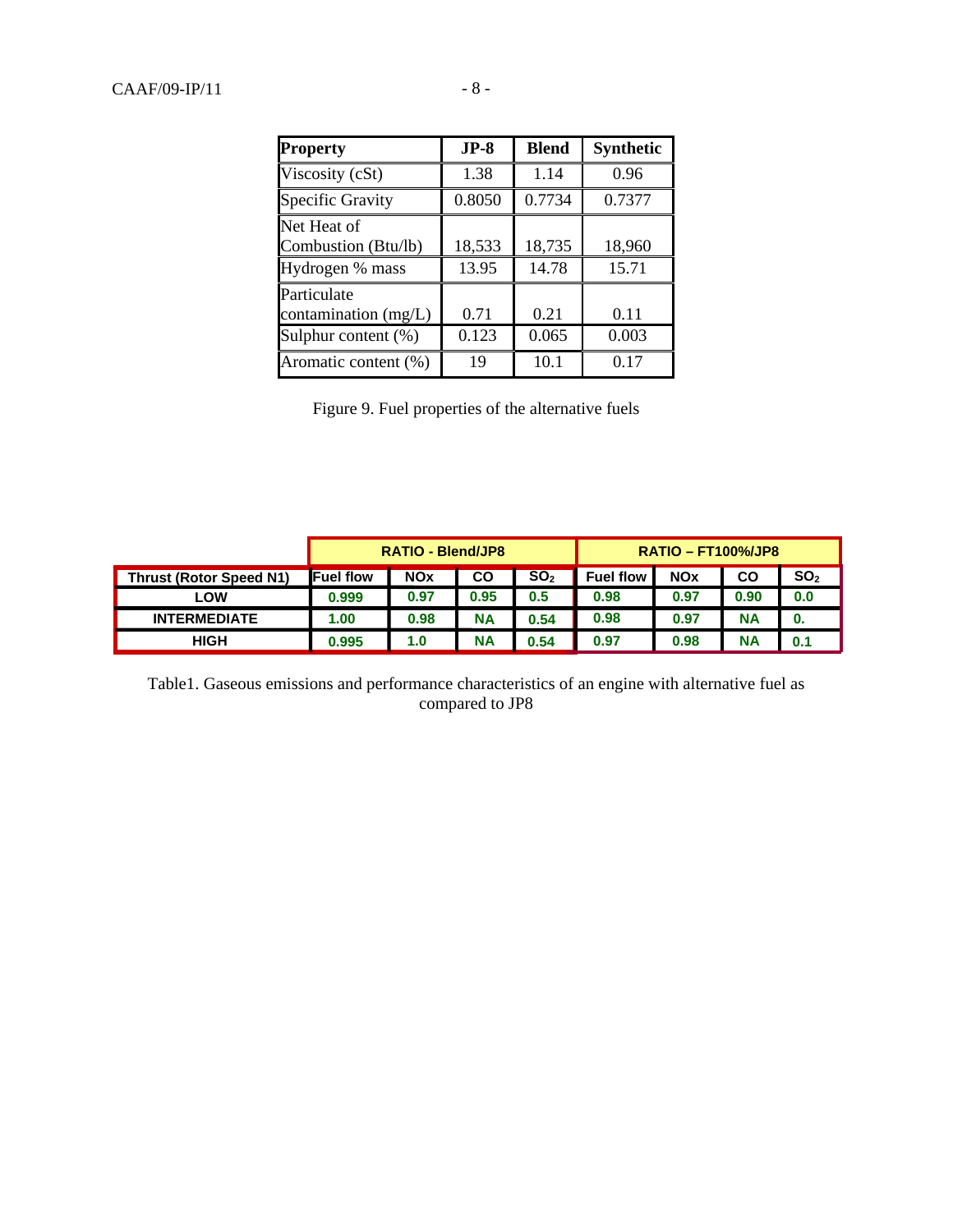

Figure 10. Emission data collected for Jet A-1, blend of 50% Jet A-1 and 50% Neste Oil and 100% Neste Oil in a Pratt and Whitney Canada small turbofan engine.